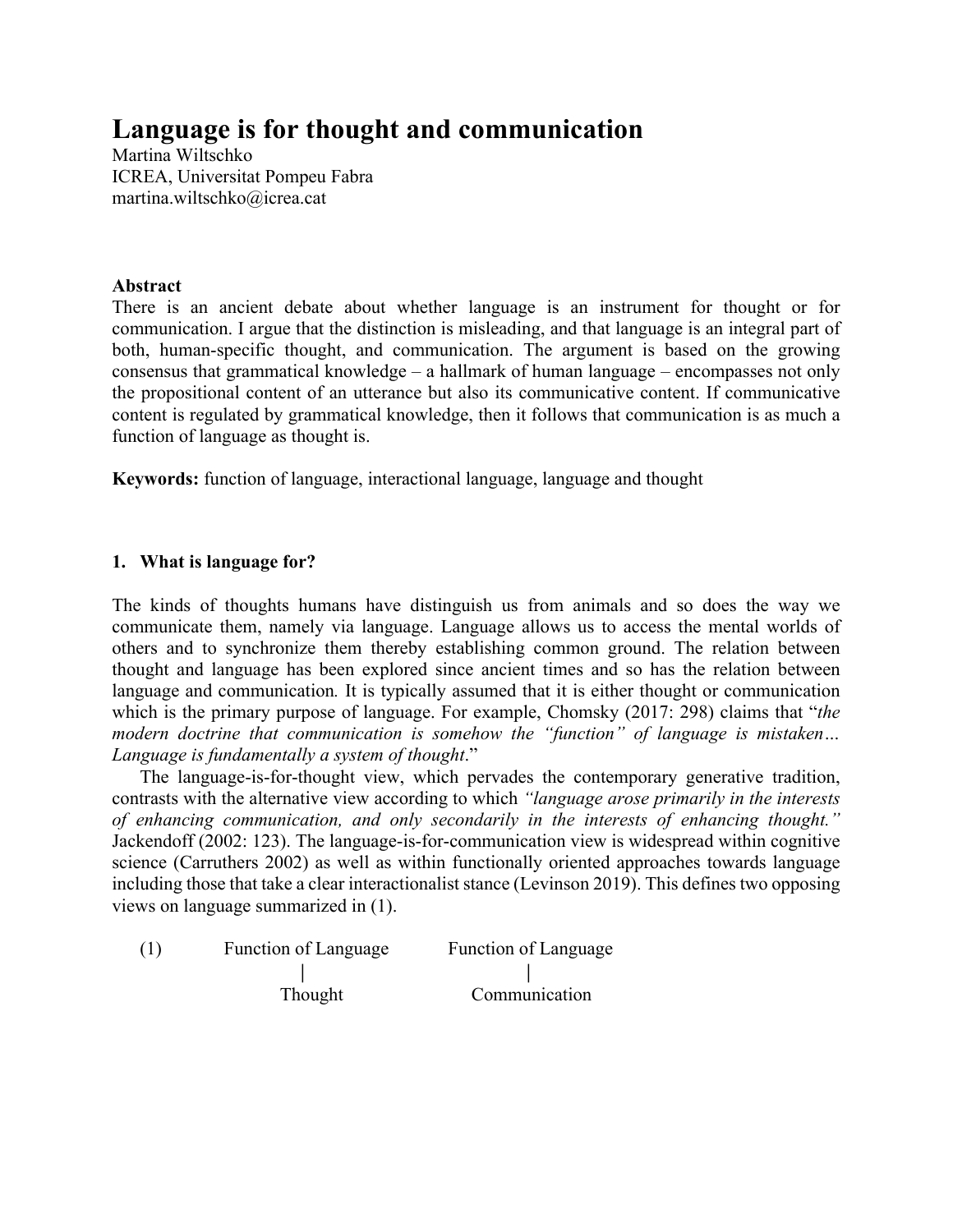Discussions surrounding the function of language often take an evolutionary perspective: that language is a system for communication is taken to imply that language evolved *for*  communication. Of course, it is undeniable that language is used in communication, but this may be merely an exaptation rather than its essential function (Gould & Vrba 1982). Crucially, the question regarding the function of language has synchronic relevance as well: its answer will influence how we model language within a general theory of cognition.

The goal of this squib is twofold: first, I will add arguments to the emerging consensus that interactional aspects of language are grammatically configured, just as propositional aspects are. Second, I present a novel conclusion that bears on the ancient question regarding the function of language introduced above: if indeed grammatical knowledge, which defines human language, equally configures (the language of) thought as well as (the language of) interaction it follows that human-specific language must be a vehicle for both thought and communication and hence the dichotomy dissolves. And if this is the case, we need a model of language that does justice to the intrinsic duality of language, and which incorporates both thought and interaction rather than taking one as derivative from the other. Since the point I wish to make straddles across frameworks which make radically different assumptions about the nature of language and grammar, it is crucial to define grammar in a way that is not tied to a particular framework.

#### **2. What is grammar?**

As a starting point, I take it to be uncontroversial that one of the key characteristics of all human languages is that there is a grammar that constrains the way sentences are configured. While the extent to which such constraints are universal is a matter of much debate within and across frameworks, there are aspects of grammar that are considered to be universally attested. Specifically, I assume the definition of grammar in (2), and I take it to be uncontroversial.

(2) Grammar  $=_{def}$  an intrinsically structured system that mediates the relation between form and meaning of complex expressions

According to (2), the interpretation of a complex expression is not merely the sum of its parts but it is enriched by grammar. <sup>1</sup> For example, in English, the position of a nominal phrase determines (in part) its relation to the event encoded by the verb: in active clauses agents are realized as subjects and patients as objects, as in (3).

- (3) a. The chameleon chased the butterfly.
	- b. The butterfly chased the chameleon.

Thus, with the same ingredients different thoughts can be expressed and this aspect of compositionality is one of the reasons for the creative aspect of language: we can make infinite use of finite means. This much is uncontroversial as it is an empirical fact: the meaning of individual parts of language is augmented via the way they are composed. This is the role of grammar: it regulates the composition of words and adds grammatical meaning. What exactly this

<sup>&</sup>lt;sup>1</sup> I assume the units of language that are combined to form complex expressions do not only include words and morphemes, but also intonational tunes, gestures, and facial expressions. They, too, play a role in the interpretation of complex expressions and they are systematically integrated just as the classic Saussurian signs are (see for example Esipova 2019, Ginzburg et al. 2020).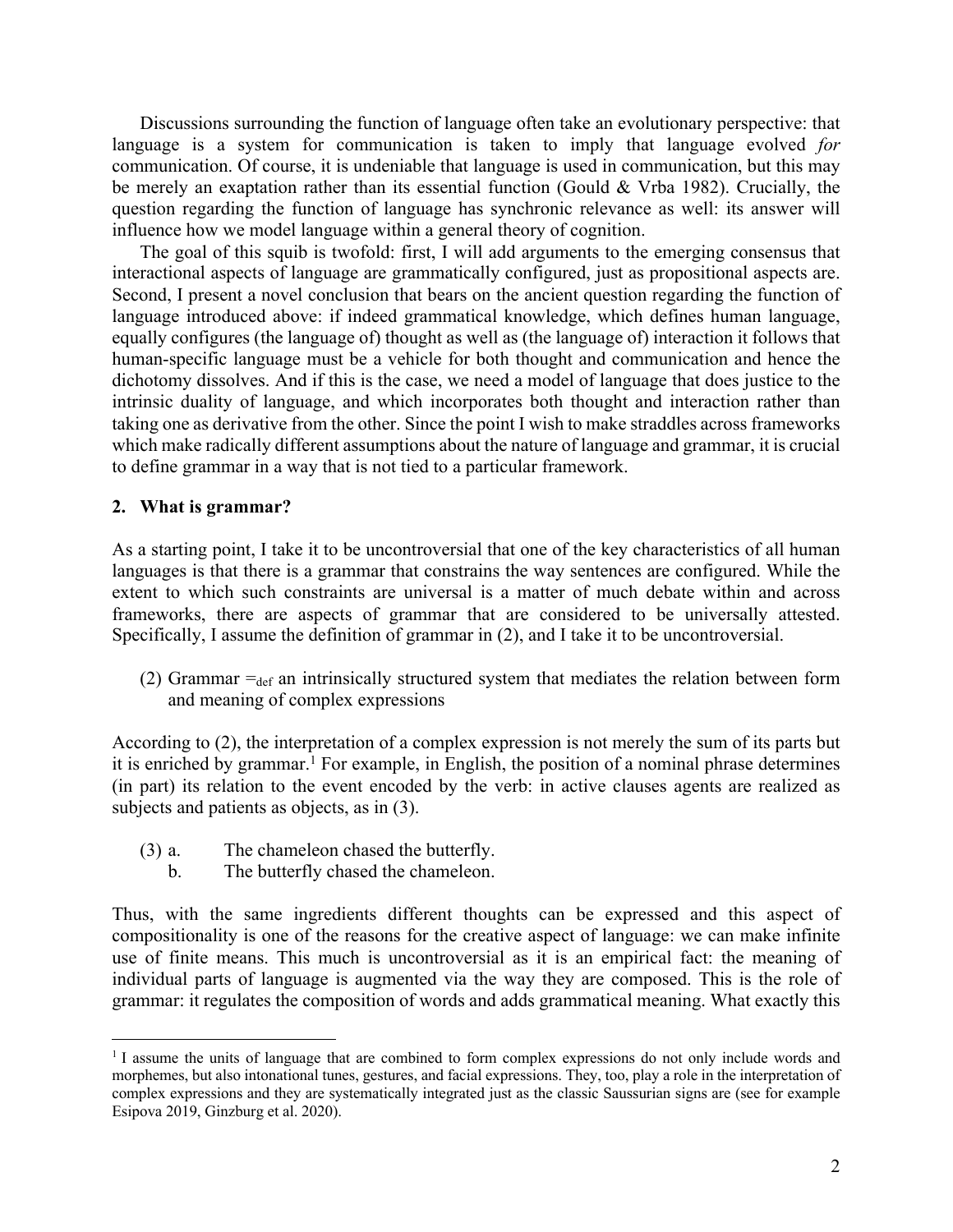system is, and how it relates to human cognition is not relevant; what is relevant is that it regulates every human language and that it is responsible for the following universal properties of human language.

*i) Structure dependence.* The composition of words into sentences is hierarchically organized. The rules of language are sensitive to this hierarchy: they are structure dependent (Chomsky 1980).

ii) *Contrast and paradigmaticity.* All domains of language are organized around contrast (Cowper & Hall 2014). This can lead to paradigmatic organization and the possibility for silence to be interpreted. It is via identifiable structural positions (grammar) that silence can become meaningful. For example, in English, plural number (4)b contrasts with singular number (4)a, but singular is not overtly marked. Crucially, the singular interpretation of an unmarked noun is only triggered in the context of a phrase and hence is due to grammar. Within a compound an unmarked noun is not interpreted as singular (4)c (Wiltschko 2008).

- (4) a. one chameleon
	- b. two chameleon-**s**
	- c. chameleon skin

iii) *Multi-functionality.* Depending on its syntactic position a given word can acquire a different interpretation. For example, English, *have* can be used as a verb of possession or as an auxiliary. The very fact that such processes are sometimes analysed as *grammaticalization* indicates that they are viewed as deriving from the working of grammar (see Wiltschko 2014 for a synchronic view).

These properties can be considered the hallmark of grammar in the sense defined in (2). While grammar is typically considered to constrain language as used to express our thoughts (i.e., the content of our linguistic interaction, henceforth *propositional language*) I wish to show that it also constrains the language used to regulate the interaction itself (henceforth *interactional language*). In the following section, I briefly characterize these two notions.

## **3. What is interactional language?**

Grammar is traditionally viewed as a system that regulates the composition of sentences, and these sentences are typically viewed in isolation, devoid of the interactional context in which they might appear. Crucially, however all languages have units of language that are restricted to language in interaction as they do not contribute to the content of the thought that is to be communicated but rather, they are used to regulate the communicative process itself: they regulate the establishment of common ground as well as turn-taking. While the main point of this squib is to show that both aspects of language are constrained by the same system (i.e., grammar), it is worth pointing out that there are also differences between propositional and interactional language. Here I introduce three such differences pertaining to lexical, morphological, and syntactic properties.

First, propositional language consists of words and morphemes that come in two broad classes: open class (lexical) categories and closed class (functional) categories. Now, there are units of language that belong to interactional language only, like for example response markers *yeah* or confirmationals *eh?*. Crucially, these forms differ from both lexical and functional categories: they are neither fully open class, nor are they fully closed class like, for example, complementizers or tense-markers. Speakers regularly come up with new ones or recruit existing words that belong to propositional language (e.g., *right* used as a confirmational).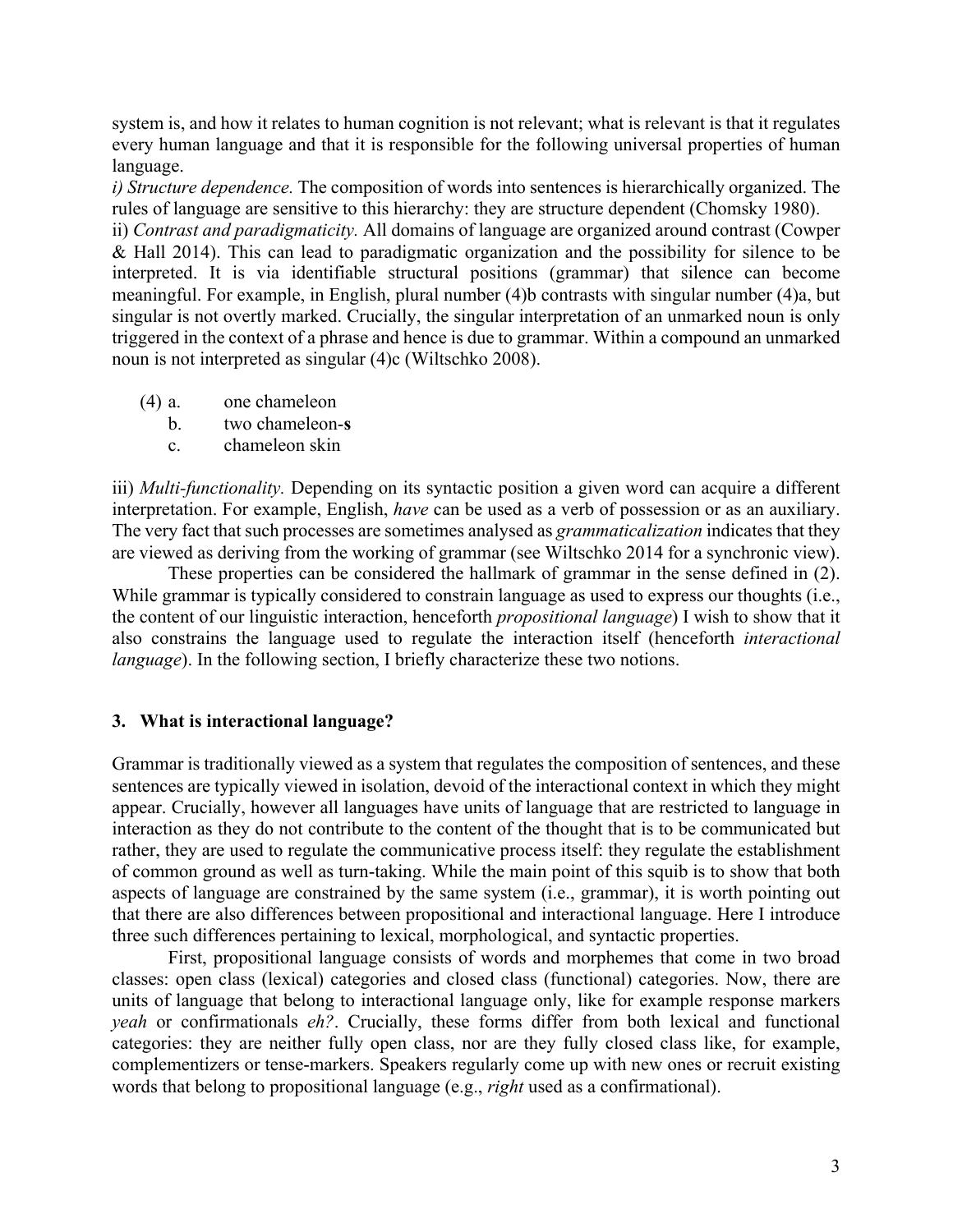Second, a pervasive property of propositional language is that much of its functional domain is characterized by grammatical phi-features (person, number, and gender) and these features define morphological paradigms (e.g., in pronominal systems or verbal inflection). While paradigmatic organization is also found in interactional language, it is not defined by phi-features. Rather interactional language can show paradigmatic organization defined by interactional properties, such as epistemic status of the propositional content or social relations among interlocutors (see section 4 for an example).

Finally, interactional language is characterized by differences in distributional patterns: it is typically found at the sentence peripheries (initial or final positions) and hence it takes scope over the propositional content. This distribution is expected if indeed the core function of interactional language is to regulate how the communicated propositional content is integrated into the knowledge states of the interlocutors and how the utterance as a whole is integrated into the sequence of interactional turns. This type of content differs significantly from content that contributes to the composition of the propositional content itself.

In sum, there are several properties that define aspects of language which serve to regulate the linguistic interaction rather than to compose the content of interaction. In traditional grammatical treatments, these aspects have not been considered to be in the purview of grammar. While my core argument – that language is an instrument for both thought and communication is based on the observation that grammar regulates both propositional and interactional language, I nevertheless continue to distinguish between these two aspects of language, and I do so for two reasons. First, it is a way to acknowledge that there is an aspect of language which has long been excluded from grammatical analysis, namely forms of language used to regulating linguistic interaction. Second, the differences between propositional and interactional language reviewed above are still consistent with the main claim that they are regulated by the same grammar. That is, domains of language, too, differ from each other in systematic ways: for example, lexical categories have lexical, morphological, and syntactic properties that differ from functional categories, yet they are both regulated by grammar. In the next subsection, I show that interactional language, too, is regulated by grammar.

## **4. Grammar constrains interactional language**

The argument that language in interaction is constrained by grammar is not new. Ginzburg and Poesio (2016) show that aspects of language in interaction are as much rule governed as those conventionally viewed as being part of grammar, including disfluencies, interjections, overlapping turns and online repair. This calls into question the generative division between competence and performance (cf. also Ginzburg & Poesio 2016; Kempson et al. 2016) and echoes insights from conversation analysis (Sacks et al. 1974) and interactional linguistics (Selting & Couper-Kuhlen 2000; Couper-Kuhlen & Selting 2001) according to which a speaker's knowledge of how to have conversations is part of competence (Campbell & Wales 1970; Hymes 1972; Keenan (Ochs) 1974).

Within the generative tradition, too, aspects of language that are restricted to interaction have been analysed as being constrained by grammar. According to Ross' (1970), the illocutionary force of an utterance is directly encoded via a (covert) superordinate structure (*I tell you that)*. Ross' insight to syntacticize speech acts has been taken up again over the past 20 years with different implementations. On current views, speech acts are not primitives but are decomposable. Crucially, it became possible to analyse elements of language that do not contribute to propositional content, but which regulate the use of language, including particles expressing the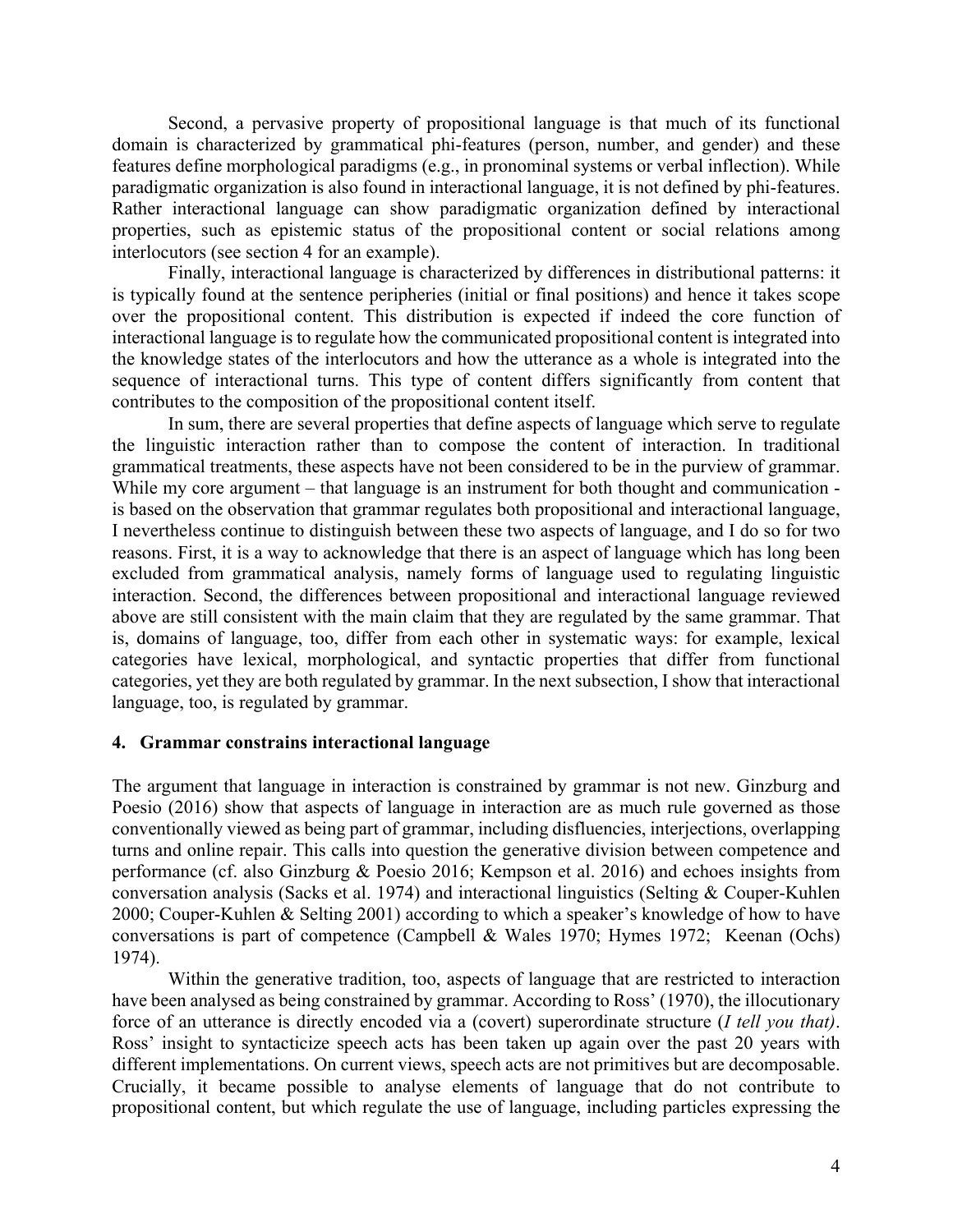speaker's attitude towards the truth-conditional content of the utterance. Other use-conditional elements include intonational tunes used to call on the addressee for a response (Beyssade & Marandin 2006) as well as vocatives and attention getting particles. They regulate turn taking. These are all aspects of language which are only found in linguistic interaction and there is growing consensus that these aspects of language are part of syntactic structure (Speas & Tenny 2003; Hill 2007, 2013; Krifka 2013; Haegeman 2014; Miyagawa 2022, Corr 2022; a.o.). If so, then interactional aspects of language are regulated by grammar and we predict them to display the hallmarks of grammar, defined in section 2. In this section, I show that this is the case.

First, consider the defining property of grammar: it mediates between form and meaning such that the meaning of a complex expression is more than the sum of its parts; it is enriched with meaning that derives from grammatical structure. This is true for interactional language as well. For example, in (5)a *Charlie* is used as the subject of the proposition. Adding *the chameleon* is optional and must be interpreted as a parenthetical. In (5)b/c *Charlie* is interpreted as a vocative, addressing the interlocutor, making it part of interactional language. Moreover, vocatives differ in their interactional role (Zwicky 1974). In (5)b, *Charlie* serves to catch the attention of the interlocutor; it can be preceded by an attention getting particle. In (5)c, it is used to establish a connection with the interlocutor in ongoing conversation; it can be preceded by the connector *but*.

- (5) a. **Charlie** (, the chameleon) chased the butterfly.
	- b. (Hey) **Charlie**! \*(The chameleon) chased the butterfly.
	- c. (But) **Charlie**, \*(the chameleon) chased the butterfly.

In terms of their ingredients and linear order, the utterances in (5) are identical.<sup>2</sup> Thus, just as propositional language, interactional language, too, adheres to the generalization that interpretation is not merely dependent on the ingredients of the complex expression but equally dependent on the way these ingredients are composed. This concerns not only the difference between propositional arguments and vocatives, but also the difference between two types of vocatives. That grammar is involved in the latter distinction is supported by the fact that the two vocatives differ in distribution: attention getting calls are restricted to utterance-initial position, while the other type can be used sentence-initially (as in (5)c) but also sentence-finally, or -medially (Zwicky 1974) as in (6).

- (6) a. The chameleon chased the butterfly, **Charlie**.
	- b. You should know **Charlie**, that the chameleon chased the butterfly.

The difference between propositional arguments and vocatives on the one hand as well as the difference between the two types of vocatives on the other can be attributed to grammar in the same way as the difference in interpretation among propositional arguments (as in examples (3)). If the distribution and interpretation of a given form is regulated by grammar, it follows that grammar is implicated in interactional language.

<sup>&</sup>lt;sup>2</sup> Their intonational patterns differ. An attention getting call can be an independent utterance realized as a separate intonation phrase whereas the other type of vocative is intonationally integrated into the utterance (Slocum 2016). While intonational integration *per se* cannot be considered a meaningful unit of language, it certainly has the appearance that it is, and this is because it is a reflex of structural composition. Since intonation interacts with grammar in predictable ways (e.g., Selkirk 1984) it reflects grammatical structure as well as the meaning conveyed by structure.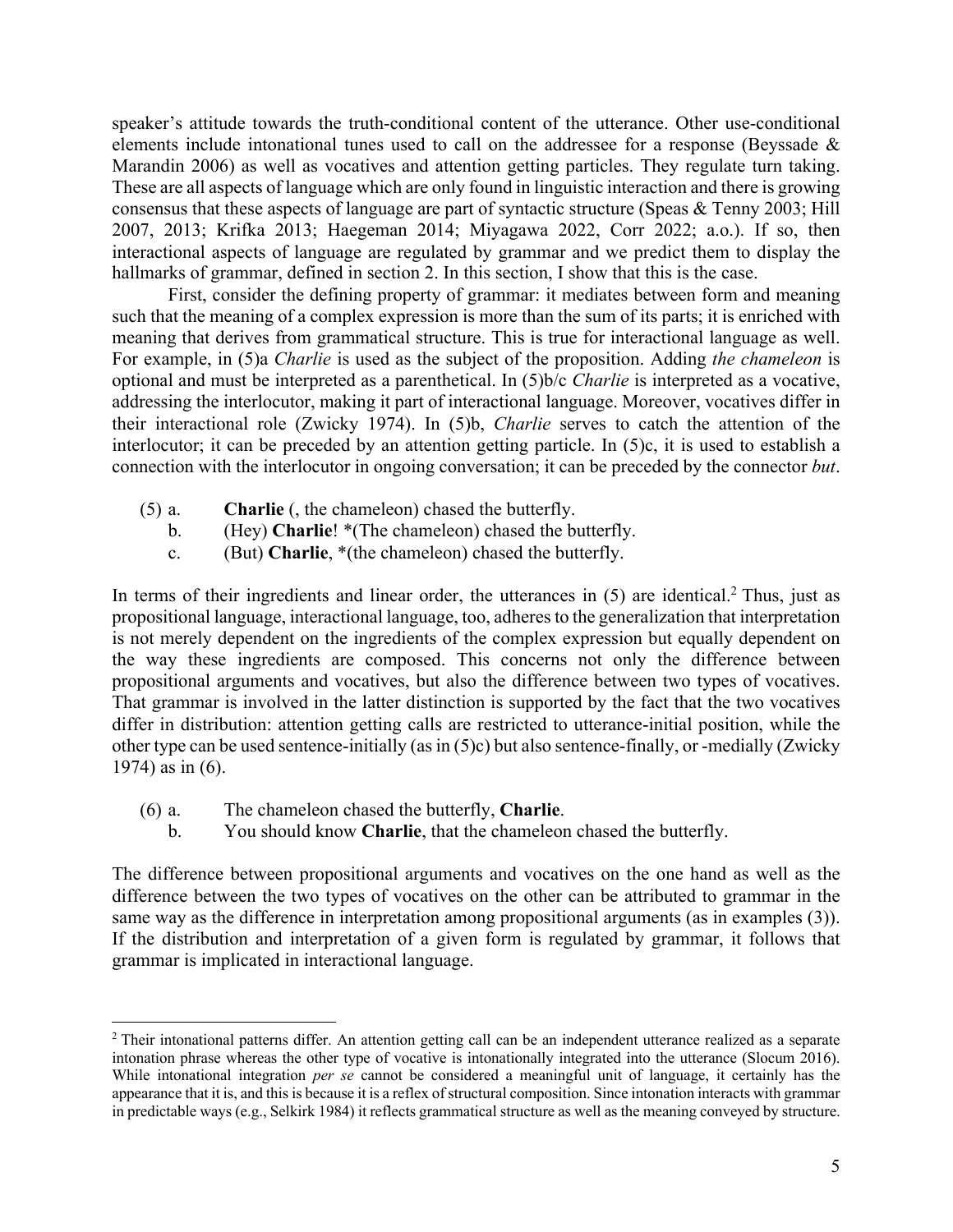Next, I turn to structure-dependence. Interactional sentence-final particles used to request confirmation (*eh*) are restricted to root clauses. *eh* is used to confirm the content of the matrix clause; it cannot confirm the content of the embedded clause.

- (7) That Milo has a dog (\***eh**) didn't surprise Anneke.
- (8) Anneke knows that Milo has a dog, **eh**? = Confirm that Anneke knows that Milo has a dog.  $\neq$  Confirm that Anneke has a dog.

One might argue that sentence final-particles must take the entire utterance in their scope. Hence these examples would not indicate structure dependence. However, there are discourse markers that look strikingly like matrix clauses (e.g., *I guess*) but they are not in the scope of *eh*. In (9), *eh*  is not used to confirm the speaker's guess but the content of the rest of the clause.

(9) Now, **I guess** you're here for news about your brother and the other boys, **eh**? http://tvmegasite.net/transcripts/days/older/2005/trans-da-05-20-05.shtml

This means that *eh* must be sensitive to the structure of the utterance it combines with; it does not take the entire utterance in its scope.

Next, consider contrast and paradigmaticity. Atayal sentence-final particles enter paradigmatic contrast (as summarized in Table 1).<sup>3</sup> They are organized along two dimensions: whether the proposition is old or new information and whether this pertains to the speaker's or addressee's knowledge state.

| Tunic III in which are in the particles |    |                                       |  |  |
|-----------------------------------------|----|---------------------------------------|--|--|
|                                         |    | Speaker-oriented   Addressee-oriented |  |  |
| old                                     | hи | ra                                    |  |  |
| new                                     |    |                                       |  |  |

**Table 1:** Atayal sentence final particles

Illustrative examples are given in (10). *Hu* is used when the speaker believes the proposition (p) but wishes to confirm its truth (10)a; *pi* is used when the speaker does not (yet) believe p (it's news to them) (10)b; *ra* is used when the speaker thinks that the addressee believes p (10)c; and *ki* is used when the speaker thinks that the addressee does not yet know p (10)d.

- (10) a. huzing=su kani, **hu**? dog=2SG.GEN this PRT 'This is your dog, right?'
	- b. huzing=su kani **pi**? dog=2SG.GEN this PRT Comment: This means you doubt whether it's her dog. Paraphrase: 'This is not your dog, right?'/'Is this really your dog?'

<sup>&</sup>lt;sup>3</sup> The Atayal data are from the C'uli' dialect in the Zhongxing Village, Tai'an Township, Miaoli County. They have been elicited from native speakers by Sihwei Chen (Academia Sinica) during fieldwork in 2016/17.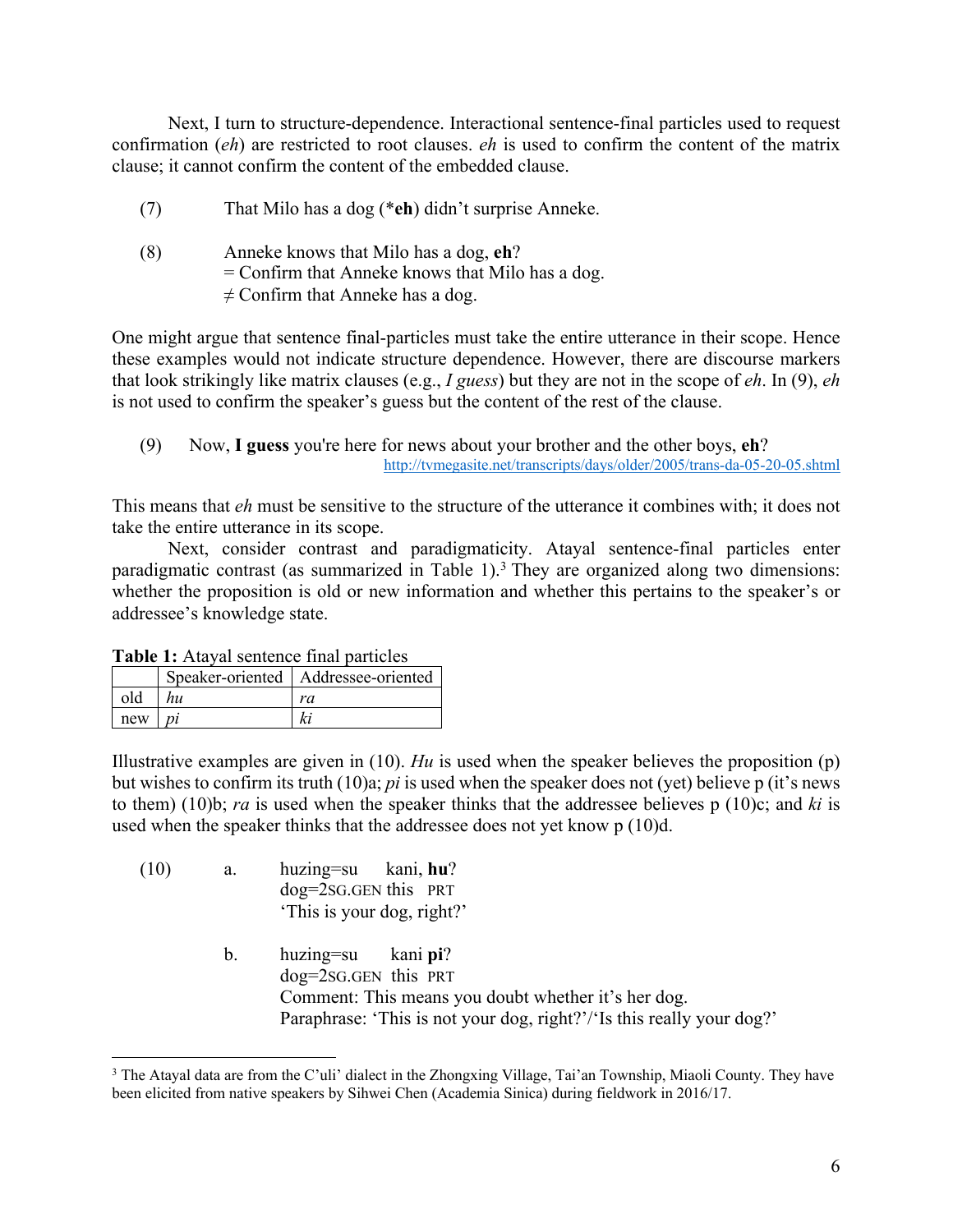| c. | tax-an yiga' hani ra?<br>lay                                          |
|----|-----------------------------------------------------------------------|
|    | good watch-LV movie this PRT                                          |
|    | 'This was a good movie, eh?'                                          |
| d. | kyang huzing=mu la ki<br>exist dog=1sG.GEN COS PRT<br>'I have a dog.' |
|    | Comment: People don't believe you have a dog, and you refute.         |
|    | (Shiwei Chen, p.c.)                                                   |

The interpretation of these particles relates the content of the utterance (p) to the interlocutors' knowledges states. As such they belong to interactional language. Nevertheless, they enter paradigmatic contrast, namely contrast defined by the interactional context.

If interactional language displays paradigmatic contrasts, we expect that there are silent but meaningful forms, one of the hallmarks of grammatical systems. This prediction is indeed borne out and I exemplify it based on Korean sentence-final complementizers. *Ko* signals that the utterance has been said by the speaker before  $(11)b$ ,  $(12)b$ , while  $y(a)$  signals that it is based on hearsay (11)c, (12)c. Crucially, without an overt sentence-final complementizer the utterance has a specific meaning: it signals that it is uttered first-hand ((11)a, (12)a (Ceong 2019). It is not compatible with the hearsay or 'I already said it' interpretation. If utterances without complementizers were truly unmarked, they should be compatible with these interpretations as well.

| (11) | a.            | na, cha sa-ss-ta $\downarrow$<br>1sG car buy-PAST-DECL<br>'I bought a car.'                       |                            |
|------|---------------|---------------------------------------------------------------------------------------------------|----------------------------|
|      | b.            | cha sa-ss-ta- $k0$ - $\downarrow$<br>car buy-PAST-DECL-COMP<br>'(I SAID) I bought a car!'         |                            |
|      |               |                                                                                                   | Ceong (2019: 133 (129a/c)) |
|      | c.            | cha sa-ss-ta-y<br>car buy-PAST-DECL-COMP-HEARSAY                                                  |                            |
|      |               | '(I was told by someone that) I bought a car.'                                                    | (H. Ceong, p.c.)           |
| (12) | a.            | sa-la $\downarrow$<br>swul<br>alcohol buy-IMP<br>'Buy a drink!'                                   |                            |
|      | $\mathbf b$ . | sa-la- <b>ko</b> $\downarrow$<br>swul<br>alcohol buy-IMP-COMP<br>'I said you should buy a drink!' |                            |
|      |               |                                                                                                   | Ceong $(2019: 160(158))$   |
|      | c.            | sa-la-y<br>swul                                                                                   |                            |
|      |               | alcohol buy-IMP-HEARSAY                                                                           |                            |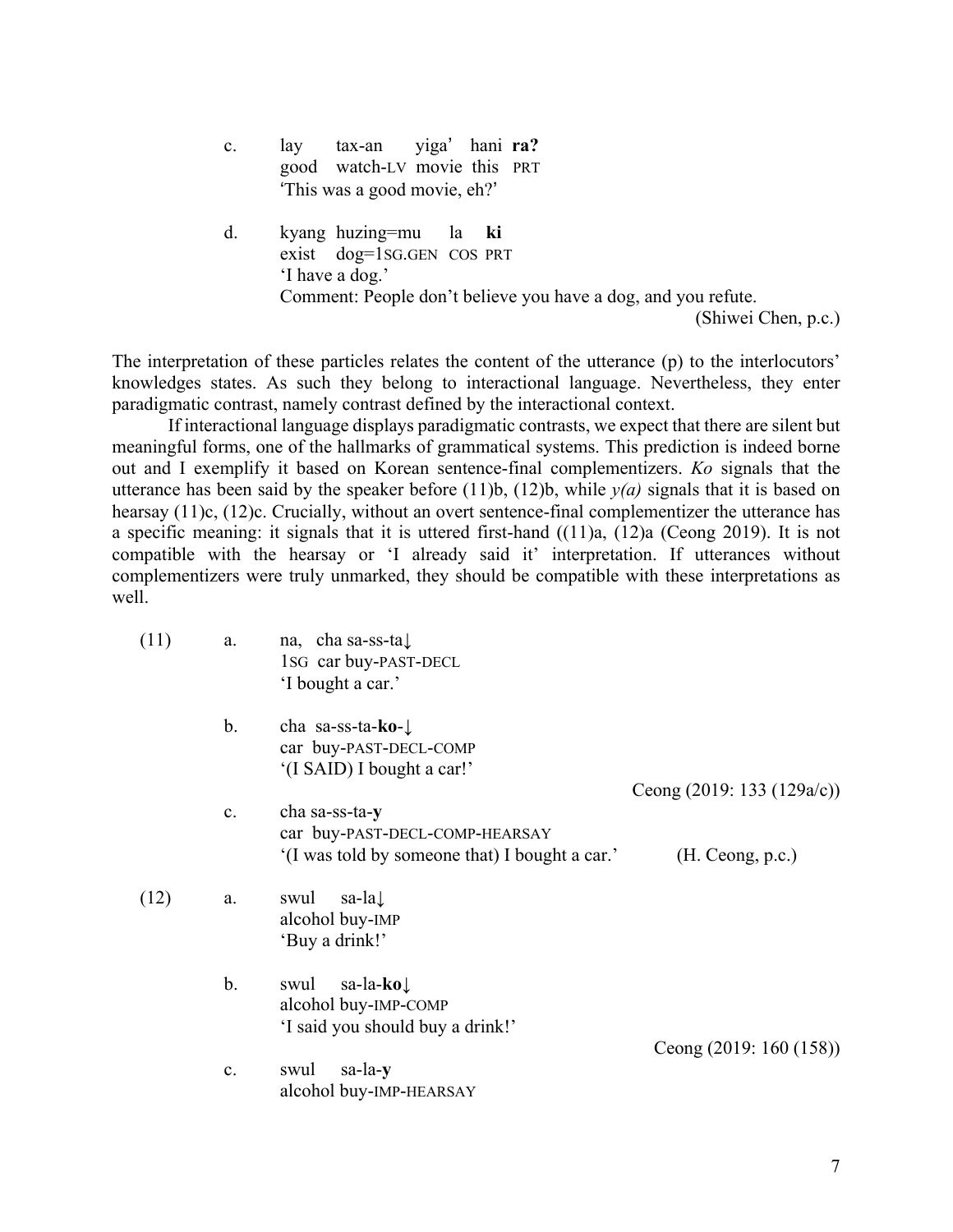This pattern reveals the workings of grammar, which makes available a particular meaning without an overt form.

Finally, like propositional language, the language of interaction displays pervasive multifunctionality. I here exemplify this based on the English response marker *yeah*. In (13)a, *yeah* answers a polar question; in (13)b, it (re-)asserts the positive polarity of the preceding assertion. These two functions may be reduced to one (valuation of polarity), but all other examples differ. In (13)c, the initiating move (I) is an exclamation in the form of an interjection. *Yeah* indicates agreement with the initiator's assessment of the situation as remarkable. In (13)d, *yeah* co-occurs with the polar opposite response marker *no* but does not trigger a contradiction. It can be paraphrased as 'yes I know that you think so, but no I disagree'. Finally, in (13)e, *yeah* serves as a sentence final request for response.

| (13) |                |              | a. I: Is it raining?   | $R$ : | yeah                            |
|------|----------------|--------------|------------------------|-------|---------------------------------|
|      | b.             |              | I: It is raining.      | R:    | yeah                            |
|      | $\mathbf{c}$ . | $\mathbf{E}$ | Wow!                   | $R$ : | yeah                            |
|      | d.             |              | I: You have to leave!  |       | $R$ : yeah no I don't think so. |
|      | e.             |              | I: It's raining, yeah? |       |                                 |

Thus, in addition to the polarity valuing function, response markers can indicate agreement and acknowledgment of the previous interlocutor's move (Wiltschko 2017, 2021). This can be analysed as deriving from grammatical functions that are available independent of the lexical material that manifest them. If these functions were purely a matter of lexical entries, one would have to postulate a series of lexical entries. If we assume that they are embedded in a grammatical system that provides these functions, multi-functionality follows. Moreover, Wiltschko (2021) shows that confirmationals and response markers display the same patterns of multi-functionality, suggesting that they are regulated by the same system: the grammar of interactional language, which in turn follows the same logic as the grammar of propositional language. We can thus conclude that grammar, as defined in (2), constrains both propositional and interactional language, as illustrated in (14).



#### **5. Lessons from language in interaction**

What do the facts reported above tell us about the question regarding the function of language? Given that grammar constrains both propositional and interactional language we may conclude that the function of language encompasses both thought and communication, as in (15).

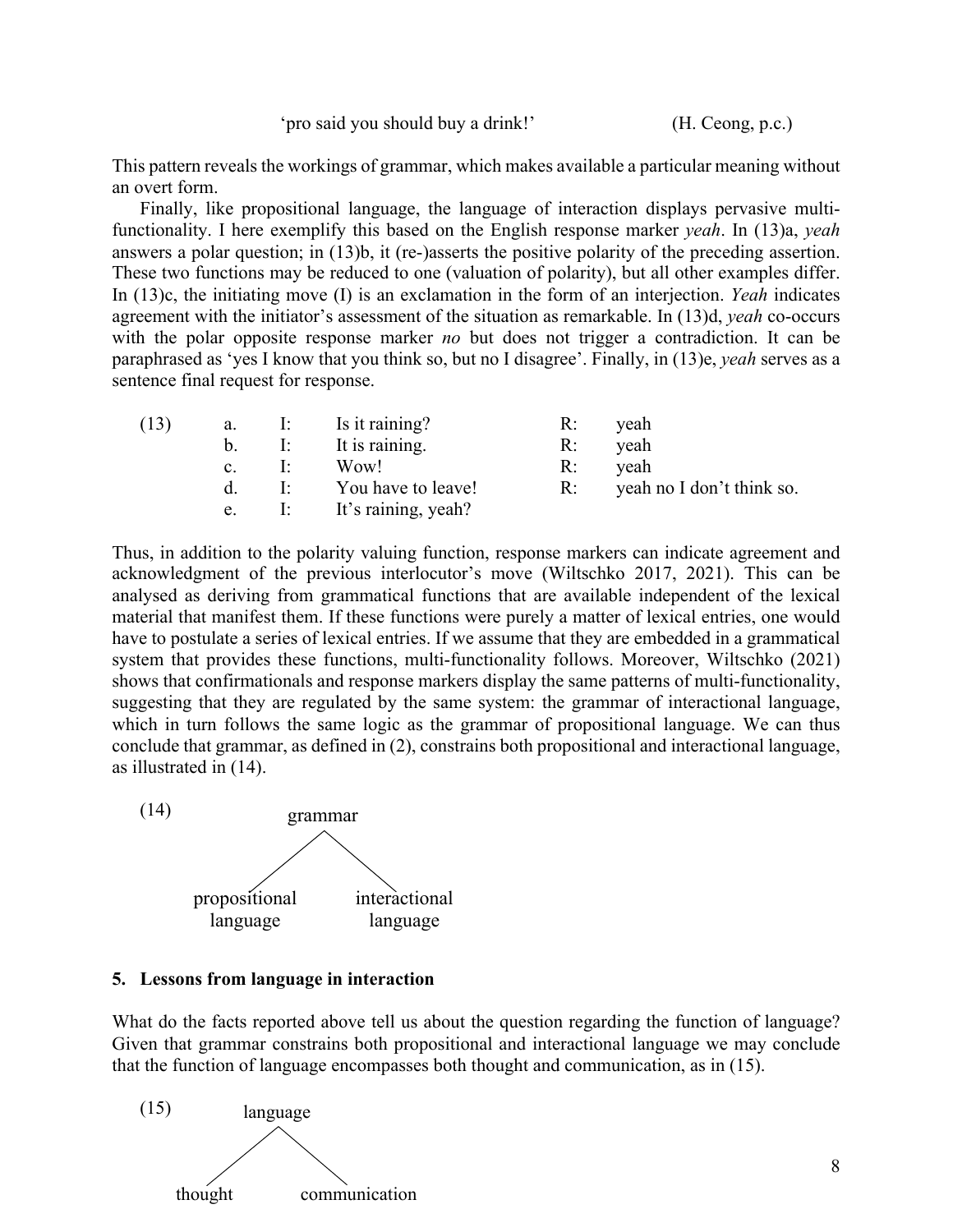This implies that we need a comprehensive model of language which incorporates both thought and interaction. To discuss the implications of this conclusion, I choose two positions on opposite ends of the spectrum relative to the question regarding the relation between language, thought, and communication: Chomsky's minimalist program and Levinson's Interaction Engine Hypothesis.

# *5.1. If language is an instrument for thought, how does communication fit it?*

Current minimalism (along with the biolinguistic enterprise) is a representative of the position that language is a system for thought (Reboul 2015; Asoulin 2016; Chomsky 2017). This assumption characterizes its stance on the evolution of language but is also reflected in the way the language faculty is modeled in relation to other cognitive functions. The claim is that the language faculty consists of Universal Grammar, a human capacity which makes it possible to acquire and use language; it determines the generative mechanisms and the basic elements that enter linguistic computation. This mechanism consists of *merge*, which is responsible for discrete infinity and recursion and hence captures the Humboldtian dictum that language uses finite means for infinite expressivity. The output of the generative procedure is interpreted by two language external systems: the conceptual-intentional system - a system of thought - and the sensorimotor system responsible for the production and comprehension of language (speech). Thus, the language faculty computes elements of language to form structured expressions which are externalized to be pronounced, as in Figure 1.





The view that language evolved for thought is typically based on the argument that language is optimally evolved for computational efficiency (thus thought), but it is not an optimal system for communication (Asoulin 2016). According to Chomsky (2017), the opposing claim, namely that language is (evolved) for communication is based on the mistaken belief that language has continuously evolved from animal communication systems.

How does linguistic interaction fit into this model? The standard generative view is characterized by two assumptions: i) interaction is not considered part of the language faculty (e.g., competence) – it is a matter of performance. ii) communication is dependent on, if not equated with, externalisation. Accordingly, thought belongs to computation, while communication would be a property of externalization.

There are (at least) two problems. First, interactional language has to be computed before externalization. This is evident from the fact it displays the hallmarks of grammar, as shown in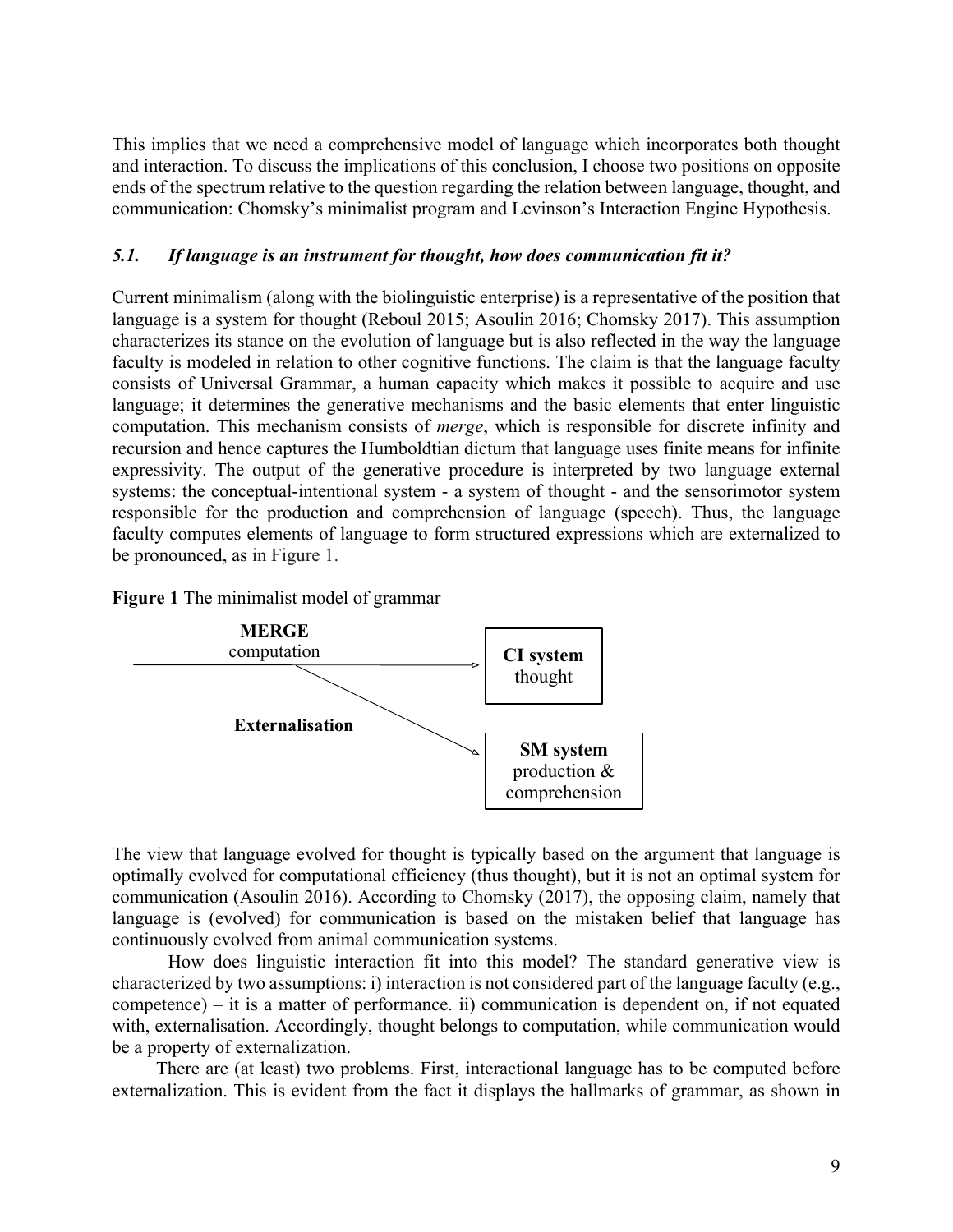section 4. If interactional language were merely introduced during externalization, it would be a coincidence that it displays the grammatical properties it does.

Second, thought can be externalized without interaction, namely in the form of (overt) selftalk. One might argue that self-talk is interaction with oneself as in Plato's definition of *thought* as a "dialogue of the soul with itself". But there is linguistic evidence that self-talk can, but need not be, dialogical. As observed in Holmberg (2010), when people talk to themselves, they can do so either by using  $1<sup>st</sup>$  or  $2<sup>nd</sup>$  person pronouns:

- (16) Self-talk:
	- a. I am such an idiot.
	- b. You are such an idiot.

The two forms of self-talk have different properties: interactional language is only available in *you-*centered self-talk (Ritter & Wiltschko to appear). For example, vocatives are ill-formed in *I*centered but well-formed in *you*-centered self-talk, as in (17).

- (17) Eliza to herself:
	- a. \*Eliza, I am such an idiot.
	- b. Eliza, you are such an idiot.

*I-*centered self-talk is thinking out loud, rather than interacting with oneself. Hence, externalization is a necessary but not a sufficient condition for interaction. This means that linguistic interaction cannot be equated with externalization: thought can be externalized without interaction.

We can conclude that interactional language is regulated by the computational system just as propositional language is. But if so, then the claim that language is at its core a system for thought cannot be maintained. Its interactional function cannot be a by-product of externalization, it must be built into the computational system. This still leaves us with the question as to where the result of this computation is interpreted. Within the model sketched in 0, one could assume that interactional language, like propositional language, is interpreted in the C-I system and perhaps that this system is responsible for interpreting propositional *and* interactional content. A second possibility would be to say that the computational system interfaces with a third system, namely the system of social interaction and this is where interactional language is computed (see Hinzen & Wiltschko 2022 for such a model).

# *5.2. If interaction motivates language, how does thought fit in?*

In contrast to minimalism, interactionalist approaches take communication to be the core function of language. I take Levinson's (2019) *Interaction Engine Hypothesis* as representative for this approach; it explicitly spells out the view that interaction is what drives the development of language (both ontogenetically and phylogenetically), as in (18).

(18) interaction  $\rightarrow$  language

Perhaps ironically, the arguments for this view mirror those for the language-is-for-thought view: there is evidence for the universality of interactive properties of language, including turn-taking properties (Levinson 2019) and other-repair strategies (Dingemanse et al. 2015). This universality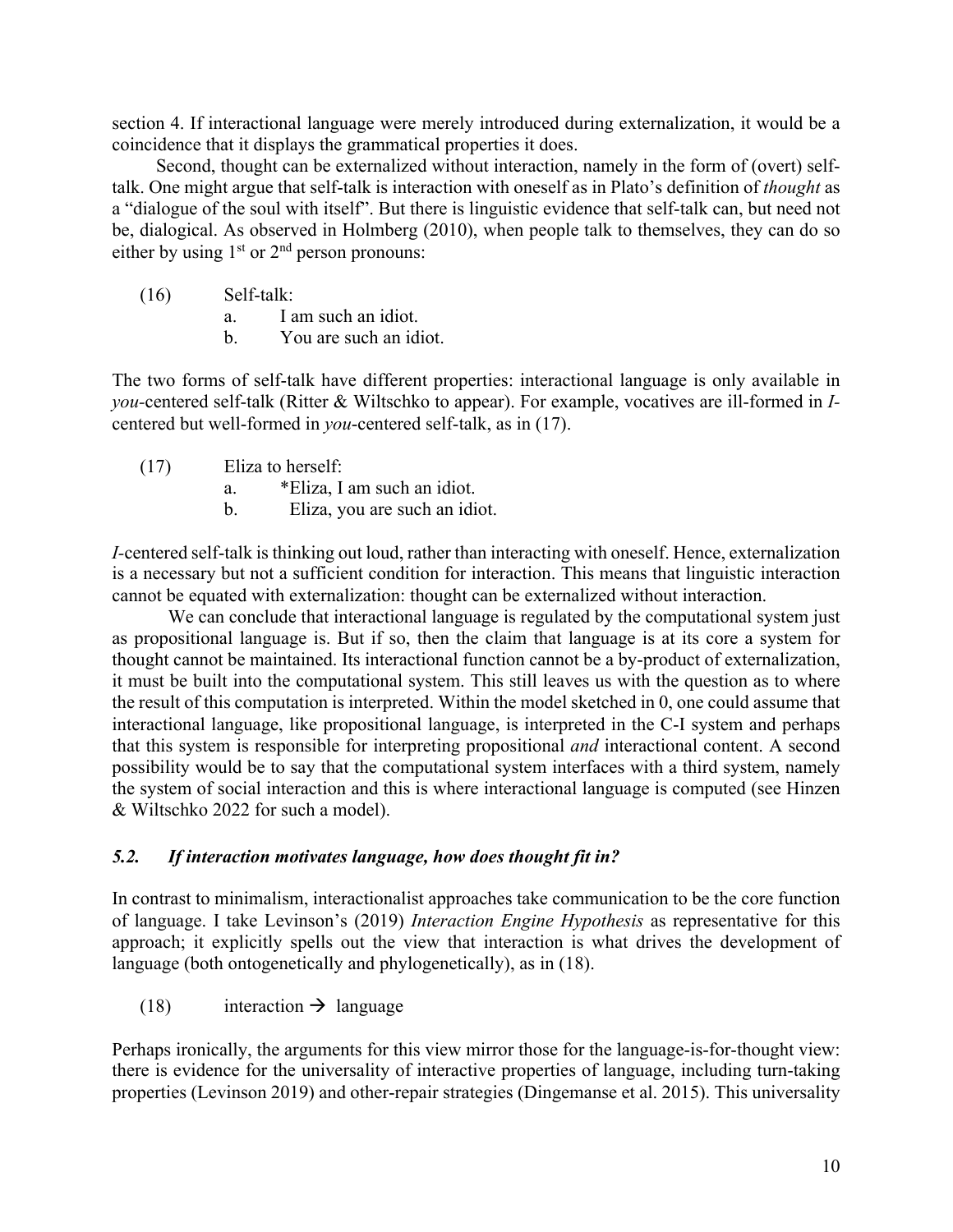might indicate the effect of optimal design, a set of "best solutions to recurrent problems in communication" (Levinson 2019: 193, cf. also Schegloff 2006). But Levinson also remarks that this explanation is not sufficient: our interactive abilities are based on pre-linguistic, innate cognitive abilities. Thus, the argument is that there is a pre-linguistic aspect of cognition which is fundamentally about social interaction, and it drives the development of language. On this view, the fact that interactional language plays a central role in human language is precisely what one expects; but what is not immediately predicted is that it shares grammatical properties with propositional language (the communicated content of thought).

We are equally left wondering why it is social interaction and not any other (pre-linguistic) aspect of cognition which might have driven the development of language. For example, perceptual categorization is a capacity that - like social interaction - is independent of language (i.e., pre-linguistic) but plays a crucial role in language, both in the expression of propositional and interactional content.

Moreover, the ancient question why humans are the only species that have developed a complex system like language remains unanswered. Since the cognitive capacity for social interaction pre-dates language and is found in animals as well, it is not clear why only humans did in fact develop language. It suggests that there is another cognitive factor that predisposes humans (but no other species) to develop language.

Finally, the Interaction Engine Hypothesis leaves open the question how and where thought enters language? That is, while a generativist stance leaves us wonder how communication enters language (and thought) the interactional stance leaves us wonder how thought enters language (and communication). There are two logical possibilities: thought may exist independently of language and our desire to communicate our thoughts leads to language as a means of expression, as in (19)a. Alternatively, the desire to interact may be independent of thought and the development of language goes hand in hand with the development of thought such that the two become indistinguishable, as in (19)b. On this view, early communicative content would not be thoughtlike (i.e., propositional) but, for example, emotional or purely interactional.

(19) a. thought  $\rightarrow$  communication  $\rightarrow$  language b. communication  $\rightarrow$  language = tought

The question whether (the evolution of) thought is dependent on language is an empirical one and subject to much debate. What I wish to contribute here is the thesis that language is best viewed as equally integrating both thought and communication. In other words, in humans, it is language which mediates between thought and communication thereby giving both its humanspecific characteristics: both the logic of linguistic interaction (interactional language) and the logic of linguistic content (propositional language) are constrained by the same system.

# **6. Conclusion**

The main empirical point of this squib is to contribute new evidence for the assumption that both interactional language and propositional language share the hallmarks of grammar. This means that interactional language cannot be relegated to being a performance phenomenon (contra the core generative stance). At the same time, the fact that the same grammatical system regulates both the expression of thought, and its communication suggests that it is equally shaped by both rather than being merely driven by the demands of interaction (contra the interactionalist stance).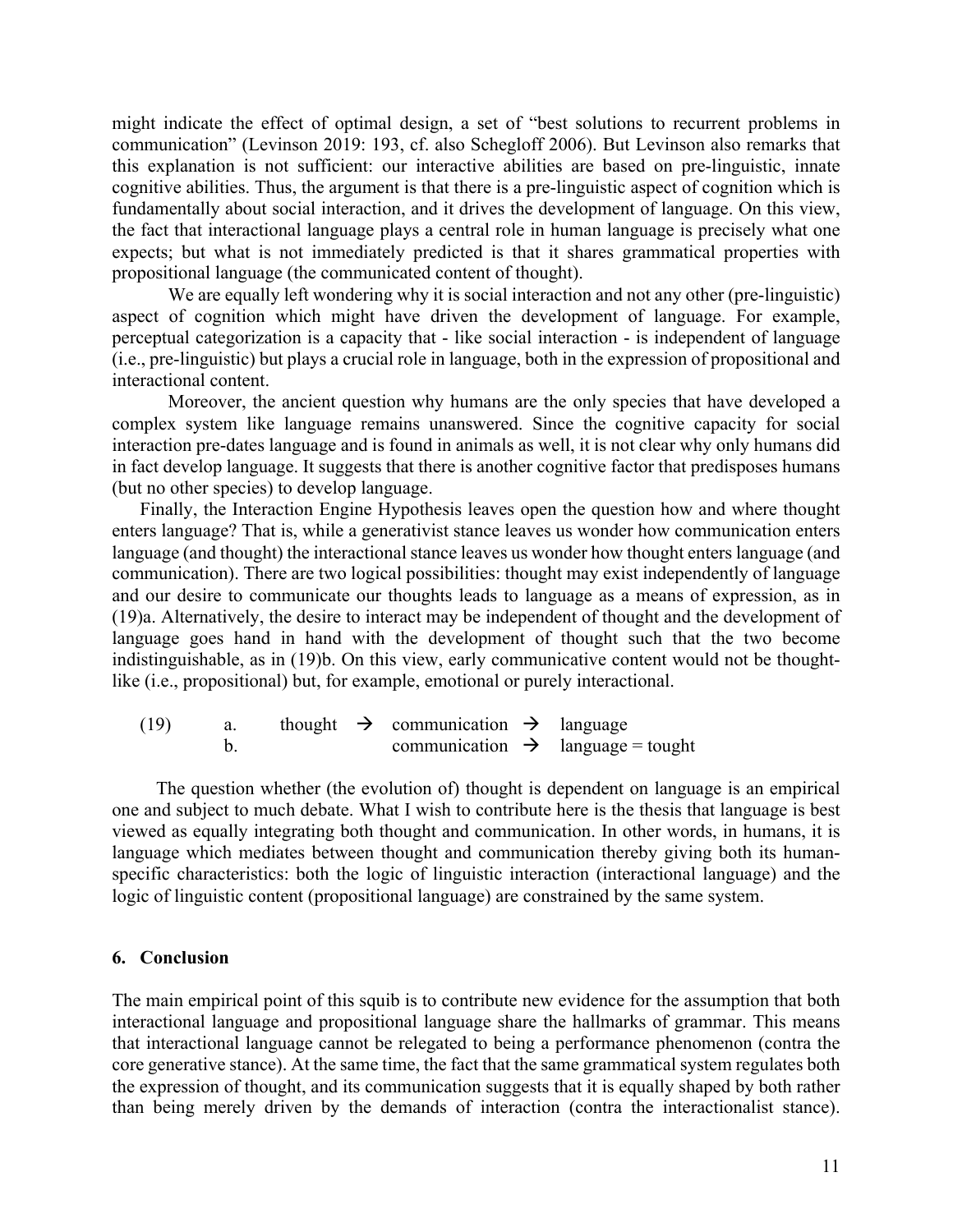Language is a system that equally incorporates thought and communication and arguably contributes to the fact that both take on their human-specific characteristics. This conclusion has implications for our modelling the interaction between language and other cognitive capacities, and these implications take on a different shape for generativists and for interactionalists: generativists have to acknowledge that language (and thought) interface with social interaction while interactionalists have to acknowledge that language (and communication) interface with thought. Thus, the relevant question is not whether language is for thought or for communication but instead we should ask why and how language has both these functions. There is a humanspecific capacity that we can characterize as grammatical knowledge: it regulates thought and interaction and gives both its human-specific traits.

From a synchronic perspective, this means that we need a model of language that incorporates both thought and interaction. Most current models focus either on the role of language for thought or on the role of language for communication. And this focus determines not only its theoretical assumptions, but also the empirical domains and methodologies (Dingemanse 2017). If indeed both functions are equally important, then we need to incorporate findings across frameworks.

From an evolutionary perspective there is at least one thing we can conclude. It may be useful to explore the potential role of co-evolution. That is, there appears to be a system in place (call it grammar), which has made it possible for thought and for social interaction to (co-)evolve in human-specific ways. If so, there may be other faculties which have co-evolved as a function of this system – music and emotion are possible candidates. While this does not solve the problem as to how this system (grammar) evolved in the first place, it provides a new point of view from which to explore this question. Thus, I suggest that just like grammar mediates between form and meaning (as in (20)a) language mediates between thought and communication ((20)b).



On this view language determines not only the relation between two core aspects of human cognition (thought and communication) but it also influences the specific shape each of them takes. This way of viewing language opens novel ways of exploring the relation between language, thought, and communication. But it still leaves unanswered the eternal question as to what makes language possible. Did it arise suddenly and virtually out of nowhere, as in Chomsky's (2010) Prometheus story, or did it evolve from yet another cognitive capacity that interacts with both social interaction and thought? A plausible candidate for such a system might be our narrative capacity, another human specific trait (Thompson 2010).4

<sup>&</sup>lt;sup>4</sup> An anonymous reviewer points out that I take a stance according to which humans are unique in the animal kingdom in possessing language and they characterize this view as supremacist speciesm. While I admit that I do think that language is a uniquely human trait, I do not think that this leads to the conclusion that humans are – for this reason superior to other animals. In fact, the ability for language and all that comes with it is arguably responsible for the way humans have created the world as it currently presents itself. I would not call the ability to destroy the world a sign of superiority.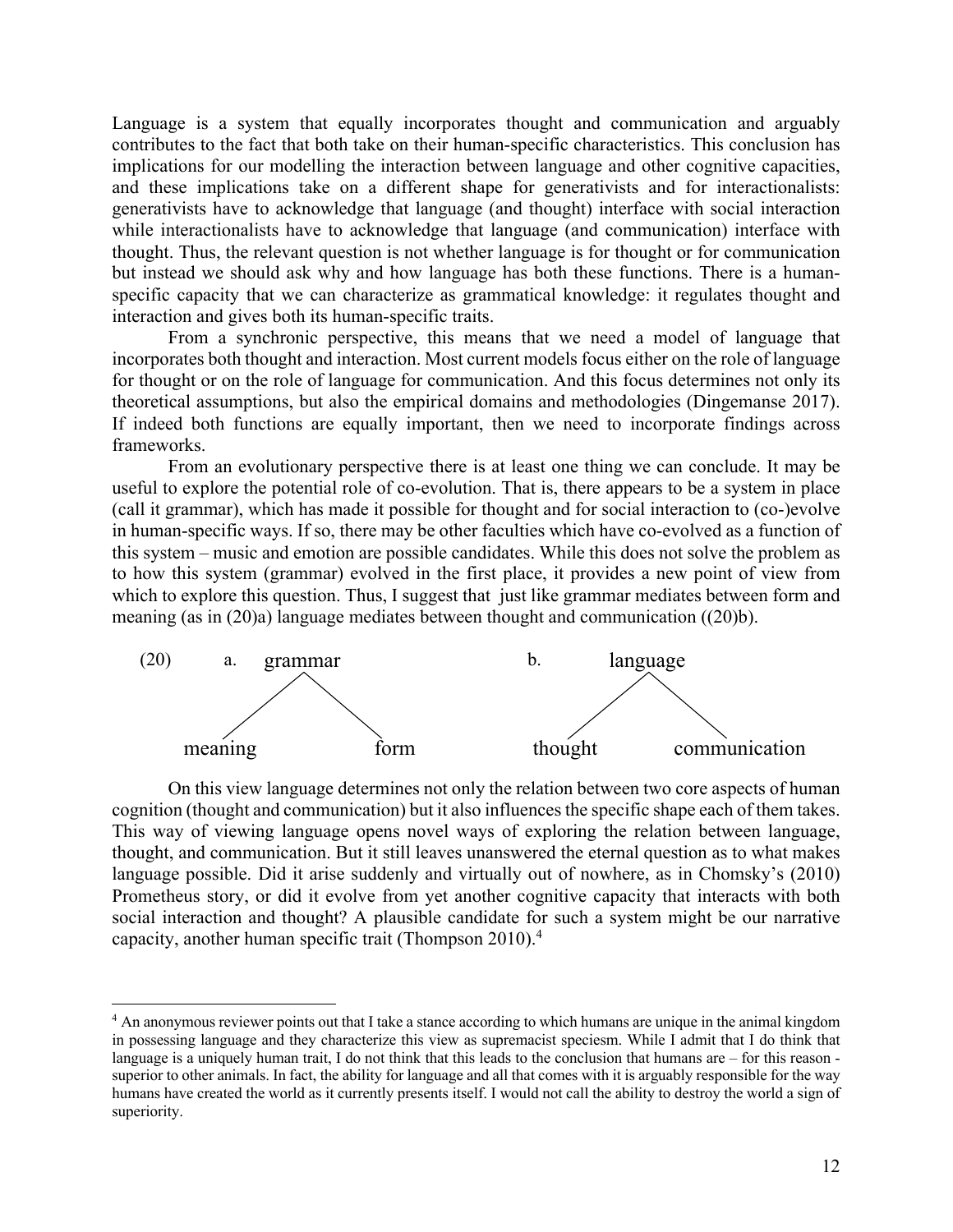Abbreviations

 $COMP = complementizer$ ;  $COS = change of state$ ;  $DECL = declarative$ ;  $GEN = genitive$ ;  $HERSAY =$ hearsay evidentiality; IMP = imperative; LV = locative voice;  $PST =$  past;  $PRT =$  particle;  $SG =$  singular

Funding information

Funding is acknowledged from grant PID2019-105241GB-I00/AEI/10.13039/501100011033, Ministerio de Ciencia, Innovación y Universidades (MCIU) and Agencia Estatal de Investigación (AEI) and grant 2017 SGR 1265 (AGAUR); as well as a SSHRC Insight grant (Social Sciences and Humanities Research Council of Canada 435-2018-1011).

Acknowledgements

I have benefited from questions and comments from three anonymous reviewers.

Competing Interests Statement:

The author declares that they have no competing interest.

# **References**

- Asoulin, Eran. 2016. Language as an instrument of thought. *Glossa: a journal of general linguistics*, 1(1), 46. http://doi.org/10.5334/gjgl.34
- Beyssade, Claire & Marandin, Jean-Claire. 2006. The speech act assignment problem revisited: Disentangling speaker's commitment from speaker's call on addressee. In Bonami, Olivier & Cabredo Hofherr, Patricia (eds.), *Empirical Issues in Syntax and Semantics* 6. 37–68. http://www.cssp.cnrs.fr/eiss8/index\_en.html
- Campbell, Robin & Wales, Roger. 1970. The study of language acquisition. In Lyons, John (ed.), *New Horizons in Linguistics.* 242–260. Harodsworth: Penguin Books.
- Carruthers, Peter. 2002. The cognitive functions of language. *Behavioral and Brain Sciences* 25. 657-726.
- Ceong, Hayley. 2019. *The morphosyntax of clause typing: Single, double, periphrastic, and multifunctional complementizers in Korean.* Victoria, British Columbia: University of Victoria dissertation.
- Chomsky, Noam. 1980. On Cognitive Structures and Their Development: A Reply to Piaget. In: Piatelli-Palmarini, Massimo (ed.), *Language and Learning*, Routledge and Kegan Paul, London.
- Chomsky, Noam. 2010. Some simple evo devo theses: how true might they be for language? In Larson, John & Deprez, Viviane & Yamakido, Hiroko. (eds.), *The evolution of human language.* Cambridge: Cambridge University Press, 45– 62.10.1017/CBO9780511817755.003
- Chomsky, Noam. 2017. Language architecture and its import for evolution. *Neuroscience & Biobehavioral Reviews*. *81*, 295-300.
- Corr, Alice. 2022. *The grammar of the utterance: How to do things with Ibero-Romance*. Oxford: Oxford University Press.
- Couper-Kuhlen, Elizabeth & Selting, Margret. 2001. Introducing Interactional Linguistics. In Selting, Margret & Couper-Kuhlen, Elizabeth (eds.), *Studies in Interactional Linguistics*. 1–22. Amsterdam, Philadelphia: John Benjamins.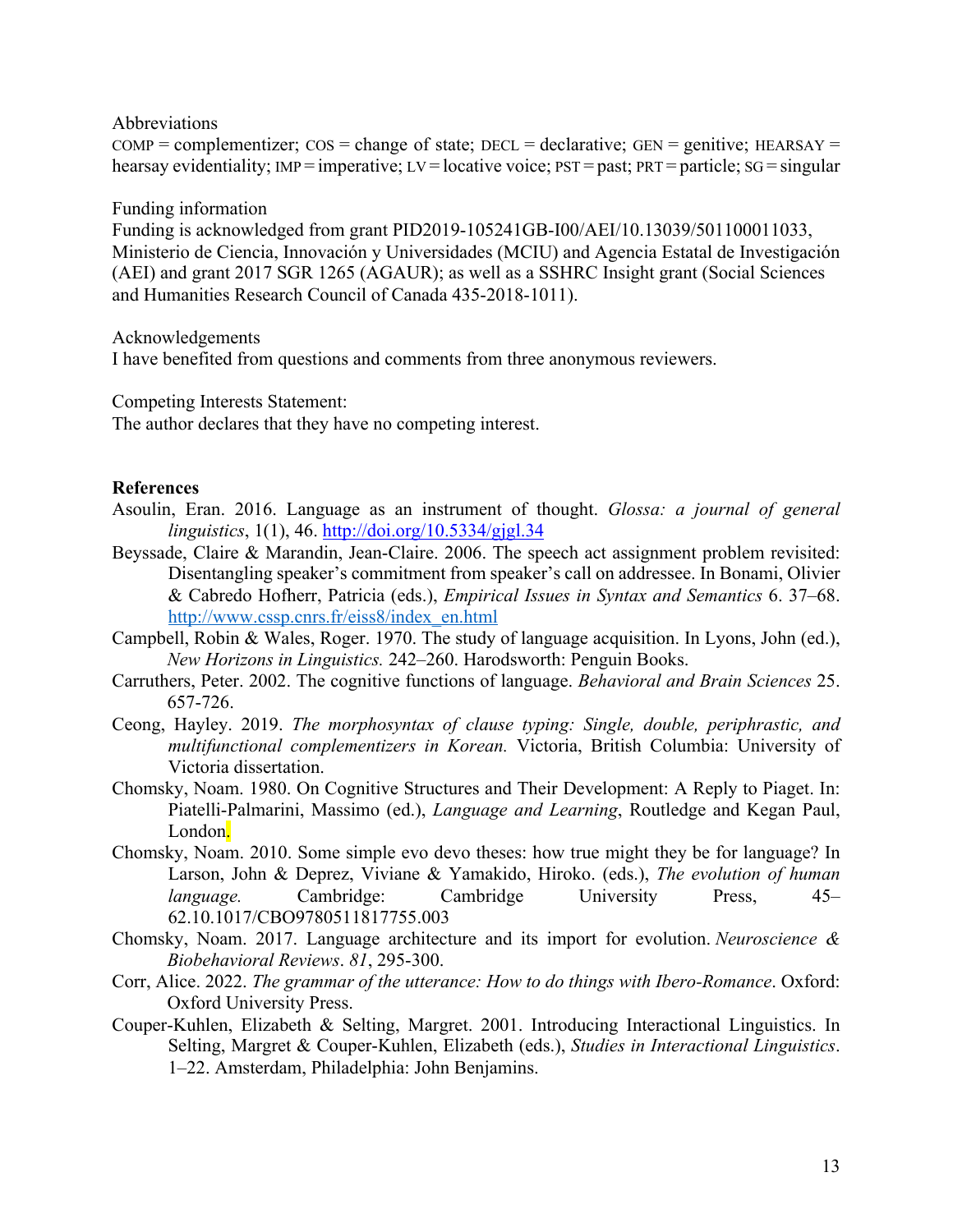- Cowper, Elizabeth & Currie Hall, Daniel. 2014. Reductio ad discrimen: Where features come from. *Nordlyd*, *41*(2). 145-164.
- Dingemanse, Mark & Roberts, Seán G. & Baranova, Julija & Blythe, Joe & Drew, Paul & Floyd, Simeon & Gisladottir, Rosa S. & Kendrick, Kobin H. & Levinson, Stephen C. & Manrique, Elizabeth & Rossi, Giovanni & Enfield, Nick J. 2015. Universal principles in the repair of communication problems. *PloS one*, *10*(9), p.e0136100.
- Dingemanse, Mark. 2017. On the margins of language: Ideophones, interjections and dependencies in linguistic theory. In Enfield, Nick J. (ed.), *Dependencies in language*. 195–202. Berlin: Language Science Press. 10.5281/zenodo.573781.
- Esipova, Maria. 2019. *Composition and Projection in Speech and Gesture.* New York: New York University dissertation
- Ginzburg, Jonathan & Poesio, Massimo. 2016. Grammar is a system that characterizes talk in interaction. *Frontiers in Psychology* 7. 1938 https://doi.org/10.3389/fpsyg.2016.01938
- Ginzburg, Jonathan & Mazzoconi, Chiara & Tian, Ye. 2020. Laughter as language. *Glossa*: *a journal of general linguistics* 5(1). 104. 1–51. https://doi.org/10.5334/gjgl.1152
- Gould, Stephen Jay & Vrba, Elisabeth. 1982. Exaptation: A missing term in the science of form. *Paleobiology* 8. 4–15.
- Haegeman, Liliane. 2014. West flemish verb-based discourse markers and the articulation of the speech act layer. *Studia Linguistica* 68(1). 116–139.
- Hill, Virginia. 2007. Vocatives and the pragmatics–syntax interface. *Lingua*, *117*(12). 2077-210
- Hill, Virginia. 2013. Features and strategies: the internal syntax of vocative phrases. In Barbara Sonnenhauser & Patrizia Noel Aziz Hanna (eds.) *Vocative! Addressing between System and Performance.* 133-156. Mouton: de Gruyter.
- Hinzen, Wolfram & Wiltschko, Martina. 2022. Modelling non-specific linguistic variation in cognitive disorders. *Journal of Linguistics*. 1-27. doi:10.1017/S0022226722000123
- Holmberg, Anders. 2010. Referring to yourself in self talk. *Structure preserved: Studies in syntax for Jan Koster*. 185-192.
- Hymes, Dell H. 1972. On Communicative Competence. In J. B. Pride & Holmes, Janet (eds.), *Sociolinguistics: Selected Readings*. 269-293. Harmondsworth: Penguin.
- Jackendoff, Ray. 2002. *Foundations of language: Brain, meaning, grammar, evolution*. Oxford: Oxford University Press.
- Keenan (Ochs), Eleaonor. 1974. Conversational competence in children. *Journal of Child Language* 1(2). 163–183.
- Kempson, Ruth & Cann, Ronnie & Gregoromichelakiand, Eleni & Chatzikyriakidis, Stergios. 2016. Language as mechanisms for interaction. *Theoretical Linguistics*, 42(3-4). 203-276. DOI 10.1515/tl-2016-0011
- Krifka, Manfred. 2013. Response particles as propositional anaphors. *Proceedings of Semantics and Linguistic Theory (SALT)* 23. 1–18.
- Levinson, Stephen. 2019. Interactional foundations of language: The interaction engine hypothesis. In *Human language: From genes and brain to behavior*. 189-200. MIT Press
- Miyagawa, Shigeru. 2022. *Syntax in the Treetops*. Cambridge, Mass: MIT Press.
- Reboul, Anne Colette. 2015. Why language really is not a communication system: a cognitive view of language evolution. *Frontiers in Psychology*, *6*, p.1434.
- Ritter, Elizabeth & Wiltschko, Martina. to appear. Grammar constrains the way we talk to ourselves. Proceedings of the 2021 Canadian Linguistics Association.
- Ross, John. 1970. On declarative sentences. In *Readings in English Transformational Grammar*.